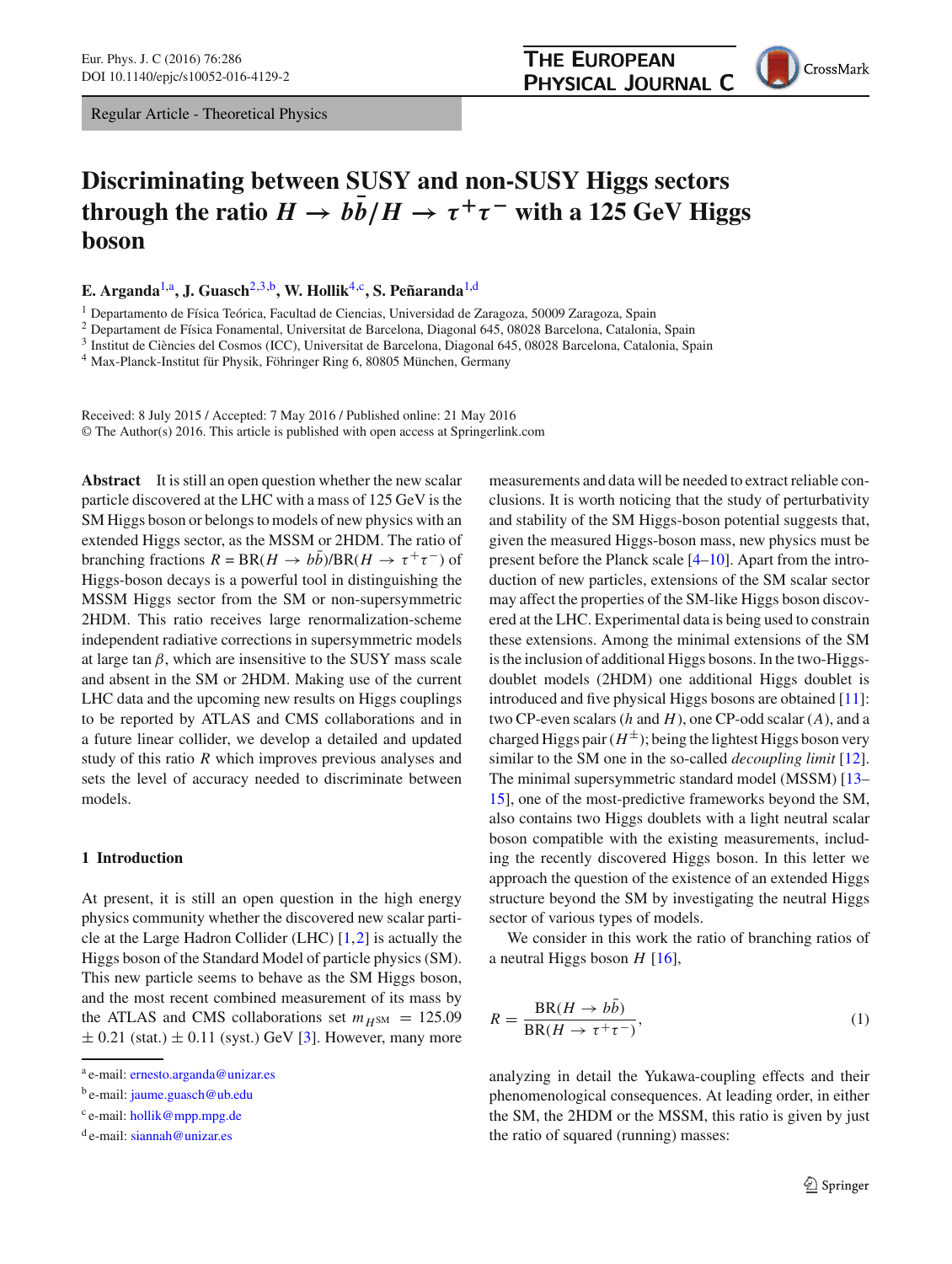<span id="page-1-1"></span>
$$
R = 3 \frac{m_b^2(Q)}{m_\tau^2(Q)}.
$$
\n<sup>(2)</sup>

However, this ratio receives large renormalization-scheme independent radiative corrections in supersymmetric (SUSY) models at large tan  $\beta$ , the ratio of the vacuum expectation values. These corrections are insensitive to the SUSY mass scale ( $M<sub>SUSY</sub>$ ) and absent in the SM or 2HDM. Therefore, this ratio is a discriminant quantity between SUSY and non-SUSY models. The leading radiative corrections to this ratio can be cast into an effective Yukawa SUSY coupling  $h_f$ , and they can be summarized in a simple correction factor  $\Delta m_f$ [\[16](#page-7-9)[–18](#page-7-10)]; thus for a down-type quark or a charged lepton one can write

<span id="page-1-0"></span>
$$
h_{\rm f} = \frac{m_{\rm f}(Q)}{v_1} \frac{1}{1 + \Delta m_{\rm f}} = \frac{m_{\rm f}(Q)}{v \cos \beta} \frac{1}{1 + \Delta m_{\rm f}},
$$
  

$$
v = (v_1^2 + v_2^2)^{1/2}.
$$
 (3)

Here  $m_f(Q)$  is the running fermion mass,  $v_1$  and  $v_2$  are the vacuum expectation values (*VEVs*) of the two Higgs doublets; being  $v_1$  the one giving mass to down-type quarks and charged leptons,  $tan \beta = \frac{v_1}{v_2}$  is the ratio of the *VEVs* and  $v = (v_1^2 + v_2^2)^{1/2}$  is the SM *VEV*. This expression includes all possible tan $\beta$  enhanced corrections of the type  $(\alpha_{(s)} \tan \beta)^n$ [\[19](#page-7-11)] correctly resumed. The leading part of the (potentially) non-decoupling contributions proportional to the trilinear soft-SUSY-breaking coupling *A*<sup>f</sup> can be absorbed in the definition of the effective Yukawa coupling at low energies and only subleading effects survive [\[20\]](#page-7-12). Therefore, expression [\(3\)](#page-1-0) contains all leading potentially large radiative effects. The resummation of the two-loop dominant corrections for large values of tan  $\beta$  has been calculated in [\[21](#page-7-13)[,22](#page-7-14)].

The interplay between Higgs physics and SUSY, with the inclusion of radiative corrections, has been extensively discussed in the literature; see, e.g., [\[16](#page-7-9)[–47](#page-7-15)]. It is also well known that the SUSY radiative corrections to the couplings of the Higgs bosons to bottom quarks can be significant for large values of tan  $\beta$ , and that they do not decouple in the limit of a heavy supersymmetric spectrum [\[17](#page-7-16)[–20](#page-7-12)[,24](#page-7-17)[–30](#page-7-18)[,33](#page-7-19)– [35\]](#page-7-20), opposite to their behavior in electroweak gauge boson physics [\[48](#page-7-21)[–50\]](#page-7-22). The partial decay width  $\Gamma(h \to bb)$  of the lightest supersymmetric neutral Higgs particle has received particular attention. The complete one-loop corrections have been studied in [\[23\]](#page-7-23), and comprehensive studies of the oneand two-loop SUSY-QCD corrections are also available in [\[24](#page-7-17),[31\]](#page-7-24). The effective Lagrangian description of the *hbb* vertex and the implications for Higgs-boson searches from SUSY effects can be found in [\[17](#page-7-16),[19,](#page-7-11)[20](#page-7-12)[,27](#page-7-25)[,28](#page-7-26)]. The decoupling properties of the SUSY-QCD corrections to  $\Gamma(h \to bb)$ have been extensively discussed in [\[30\]](#page-7-18). On the other side, the analysis of BR( $H \to \tau^+\tau^-$ ) was presented in [\[32](#page-7-27)]. The observable *R*, as the ratio of the two last mentioned processes, has also been analyzed in [\[16,](#page-7-9)[29\]](#page-7-28). Some recent analyses of

these two branching ratios and other Higgs decay modes, confronting LHC data with the MSSM predictions, can be found, for example, in [\[51](#page-7-29)[–53\]](#page-7-30).

The ratio  $(1)$  is very interesting from both the experimental and the theoretical sides. It is a clean observable, measurable in a counting experiment, with only small systematic errors since most of them cancel in the ratio. The only surviving systematic effect results from the efficiency of  $\tau$ - and *b*-tagging. From the theoretical point of view, it is independent of the production mechanism of the decaying neutral Higgs boson and of its total width. Therefore, new-physics effects affecting the production cross-section do not appear in the ratio and also this observable is insensitive to unknown higher order QCD corrections to Higgs-boson production. Besides, since this ratio only depends on the ratio of the masses  $(2)$ , there is no other parameter (e.g.  $tan \beta$ ) that could absorb the large quantum corrections.

As shown in [\[16](#page-7-9)], the ratio of the Higgs-boson decay rates into *b* quarks and  $\tau$  leptons [\(1\)](#page-0-3) normalized to the Standard Model expectation  $R^{SM}$  is a very efficient quantity to distinguish a general 2HDM from the MSSM, whose Higgs sector could be fully covered at the LHC [\[54](#page-7-31)[–56](#page-7-32)]. This normalized value is a function depending only on  $tan \beta$ ,  $tan \alpha$ ,  $\Delta m_b$ , and  $\Delta m_{\tau}$ , and encoding all the genuine SUSY corrections. The explicit form of  $\Delta m_h$  and  $\Delta m_{\tau}$  at the oneloop level can be obtained approximately by computing the supersymmetric loop diagrams at zero external momentum  $(M_{SUSY} \gg m_b, m_\tau)$  [\[16](#page-7-9)]. These two quantities are independent of the SUSY mass scale  $M_{\text{SUSY}}$  since they only depend on tan $\beta$  and the ratio  $A_t/M_{\text{SUSY}}$  [\[16](#page-7-9)[,19](#page-7-11)[,27](#page-7-25)]. Therefore, the conclusions about the sensitivity to the SUSY nature of the Higgs sector through the analysis of the ratio *R* are independent of the scale of the SUSY masses.

Nowadays, the experiments at the LHC become increasingly sensitive to the Higgs-boson couplings. CMS and ATLAS have indeed performed a generic fit to Higgs-boson coupling ratios. In order to carry out this analysis, they define a set of Higgs-boson couplings normalized to the SM ones,  $\kappa_x \equiv g_x/g_x^{\text{SM}}$ , and the production rate measurements give a measurement of the coupling ratios for two particles:

$$
\lambda_{xy} \equiv \frac{\kappa_x}{\kappa_y} \equiv \frac{g_x/g_x^{\rm SM}}{g_y/g_y^{\rm SM}}.
$$

In the present work, we are interested in the bottom-quark and  $\tau$ -lepton measurements, for which CMS and ATLAS collaborations provide [\[57](#page-8-0)[,58](#page-8-1)]

<span id="page-1-2"></span>
$$
\lambda_{bZ}^{\text{CMS}} = 0.59_{-0.23}^{+0.22}, \quad \lambda_{\tau Z}^{\text{CMS}} = 0.79_{-0.17}^{+0.19}, \quad \lambda_{bZ}^{\text{ATLAS}} = 0.60 \pm 0.27, \quad \lambda_{\tau Z}^{\text{ATLAS}} = 0.99_{-0.19}^{+0.23}.
$$
\n(4)

Besides, the expected accuracy for the measurement of the fundamental Higgs couplings  $H b \bar{b}$  and  $H \tau^+ \tau^-$  in future course of the LHC run corresponds to an uncertainty of 10–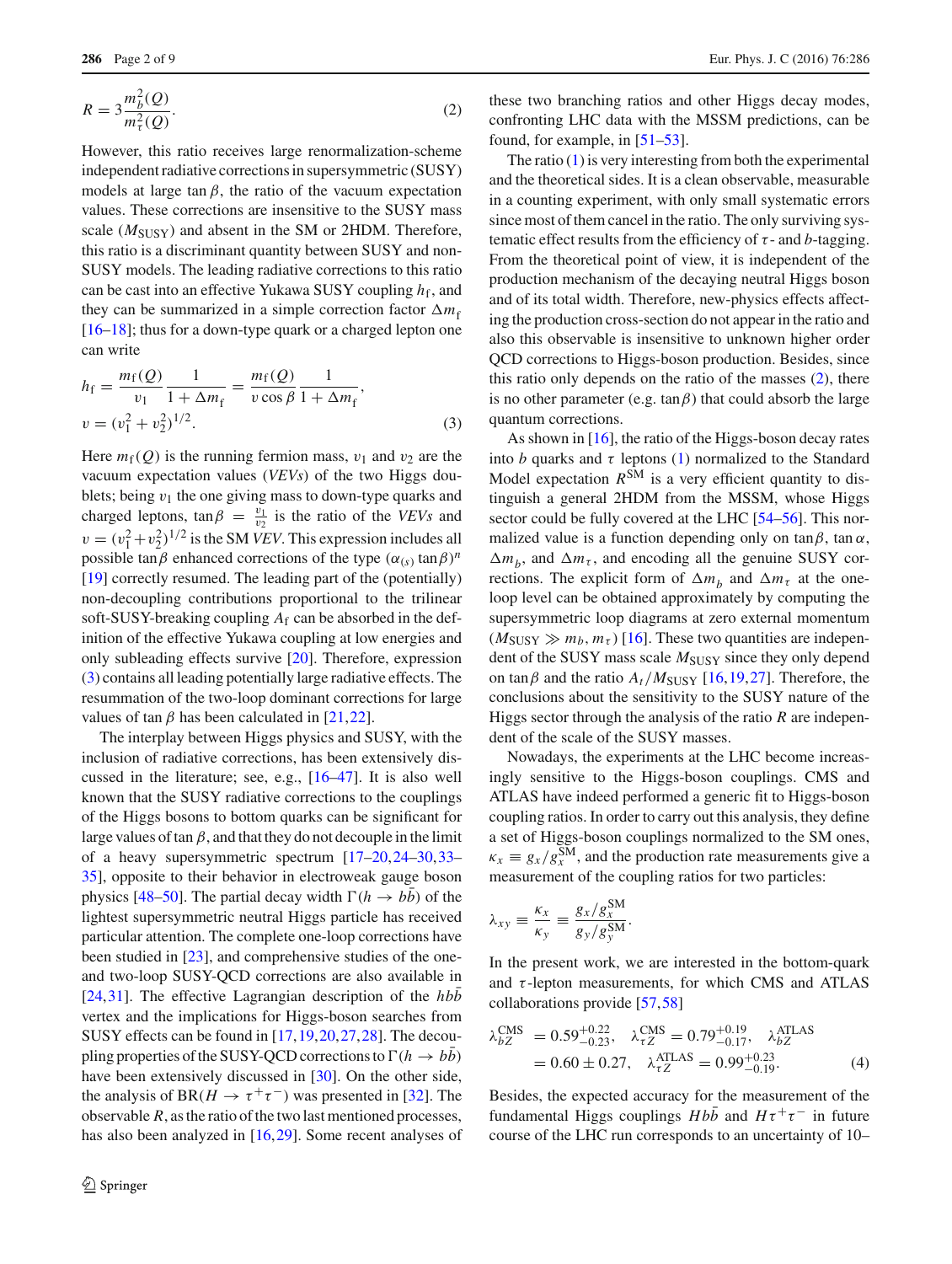13 % (*b* quarks) and 6–8 % ( $\tau$  leptons), going down to 4–7 and 2–5 % for the high luminosity LHC (HL-LHC). At the Linear Collider (LC) the expected uncertainty is smaller, 0.6 % for *Hbb* coupling and 1.3 % for  $H\tau^+\tau^-$  coupling [\[59](#page-8-2)[–61\]](#page-8-3). In this paper we consider the present experimental results on the Higgs-boson mass and couplings in the analysis of the ratio [\(1\)](#page-0-3) as well as the expected future precision, and discuss the possibility to discriminate between models at various levels of future accuracy.

In Sect. [2](#page-2-0) we present the relevant expressions for our study and analyze the ratio  $R$  (Eq. [\(1\)](#page-0-3)) in view of the present LHC data on Higgs-boson coupling ratios as given in [\(4\)](#page-1-2). Section [3](#page-4-0) is devoted to the analysis of the future sensitivities of this ratio at present and future colliders, and the study of the potential discrimination between SUSY or non-SUSY models. Finally, the conclusions of this work are summarized in Sect. [4.](#page-6-0)

## <span id="page-2-0"></span>**2 Analysis of present data**

In this section we concentrate on the analysis of the ratio *R* defined in [\(1\)](#page-0-3) for the cases of the lightest CP-even Higgs boson, *h*. For the sake of the discussion and the analysis it will be useful to introduce the ratio  $R(1)$  $R(1)$  normalized to the SM value for equal values of the Higgs-boson mass. For a Higgs boson  $\phi$  we define

<span id="page-2-1"></span>
$$
X(\phi) = \frac{R(\phi)}{R^{SM}(m_{H^{SM}} = m_{\phi})}.
$$
\n(5)

We can write this normalized ratio for each neutral MSSM Higgs boson in terms of the non-decoupling quantities  $\Delta m_h$ and  $\Delta m_{\tau}$  as [\[16](#page-7-9)]

<span id="page-2-3"></span>
$$
X(h) = \frac{R^{\text{MSSM}}(h)}{R^{\text{SM}}} = \frac{(1 + \Delta m_{\tau})^2 (-\cot \alpha \Delta m_b + \tan \beta)^2}{(1 + \Delta m_b)^2 (-\cot \alpha \Delta m_{\tau} + \tan \beta)^2},
$$
(6)

$$
X(H) = \frac{R^{\text{MSSM}}(H)}{R^{\text{SM}}} = \frac{(1 + \Delta m_{\tau})^2 (\tan \alpha \Delta m_b + \tan \beta)^2}{(1 + \Delta m_b)^2 (\tan \alpha \Delta m_{\tau} + \tan \beta)^2},
$$
\n(7)

$$
X(A) = \frac{R^{\text{MSSM}}(A)}{R^{\text{SM}}} = \frac{(1 + \Delta m_{\tau})^2 (\tan^2 \beta - \Delta m_b)^2}{(1 + \Delta m_b)^2 (\tan^2 \beta - \Delta m_{\tau})^2}.
$$
\n(8)

In [\[16](#page-7-9)], by assuming a  $\pm 21\%$  measurement of this ratio for the lightest Higgs boson at the LHC [\[62](#page-8-4)[,63](#page-8-5)], it was found that one can be sensitive to the SUSY nature of the lightest Higgs boson *h* for  $M_A$  up to ~1.8 TeV in the most favorable scenario, being up to  $M_A \sim 500$  GeV in some other regions. Nowadays, the combination of the LHC coupling measurements of Eq. [\(4\)](#page-1-2) provides an experimental determination of the normalized ratio  $(5)$ 

$$
X^{\exp} = \frac{R^{\exp}}{R^{\text{SM}}} = \frac{\lambda_{bZ}^2}{\lambda_{\tau Z}^2}.
$$
\n(9)

Using the values in Eq. [\(4\)](#page-1-2) we obtain

$$
X^{\text{CMS}} = 0.56^{+0.48}_{-0.52}, \quad X^{\text{ATLAS}} = 0.37^{+0.36}_{-0.37}.
$$
 (10)

In this work we consider this experimental determination and we discuss their phenomenological consequences through the analysis of the normalized ratio  $X(5)$  $X(5)$  in different SUSY scenarios. Besides, we also include in our numerical analysis a combined analysis of CMS and ATLAS results. From the generic fit to Higgs coupling ratios given above one can determine the values of these coupling ratios to be

$$
\lambda_{bZ}^{\text{Combined}} = 0.594_{-0.174}^{+0.171}, \quad \lambda_{\tau Z}^{\text{Combined}} = 0.887_{-0.126}^{+0.140}. \quad (11)
$$

We obtain these values by using the procedure for combination of results described in [\[64](#page-8-6)[–66\]](#page-8-7). As a consequence we get a value for the ratio of

$$
X^{\text{Combined}} = \frac{R^{\text{Combined}}}{R^{\text{SM}}} = 0.45^{+0.29}_{-0.30}.
$$
 (12)

Therefore, the one-standard deviation (68 % CL) favored bands on  $X(5)$  $X(5)$  are

<span id="page-2-2"></span>
$$
0.04 < X^{\text{CMS}} < 1.04, \quad 0 < X^{\text{ATLAS}} < 0.73, \\
0.15 < X^{\text{Combined}} < 0.74. \tag{13}
$$

While the CMS result includes the SM value  $(X = 1)$  in its favored region, the ATLAS and our combined results disfavor the SM (at 68 % CL). SUSY can provide the necessary corrections to bring the predicted theoretical value of *X* inside the ATLAS favored band. Our interest is to explore SUSY scenarios which bring theoretical predictions closer to the experimental result.

For the theoretical numerical analysis, we consider different SUSY scenarios, by checking that those scenarios are compatible with the present experimental value of the Higgs-boson mass,  $m_{HSM}$  = 125.09  $\pm$  0.21 (stat.)  $\pm$ 0.11 (syst.) GeV [\[3\]](#page-7-2). The Higgs-boson mass is computed by using FeynHiggs 2.11 [\[67\]](#page-8-8). For completeness, first we consider the four scenarios analyzed in [\[16\]](#page-7-9) and we find that the SUSY spectra defined in these scenarios provide a Higgs-boson mass value not compatible with the present experimental result. The only exception is the scenario with  $\mu$  < 0  $A_t$  > 0, in which we obtain the result that  $m_h$  is around 122 GeV. For the purpose of making contact with the previous results, we include this scenario in the following discussion. Besides, we choose SUSY spec-tra as defined in [\[68](#page-8-9)] for the  $m_h^{\text{mod}+}$ ,  $m_h^{\text{mod}-}$ , light-stop,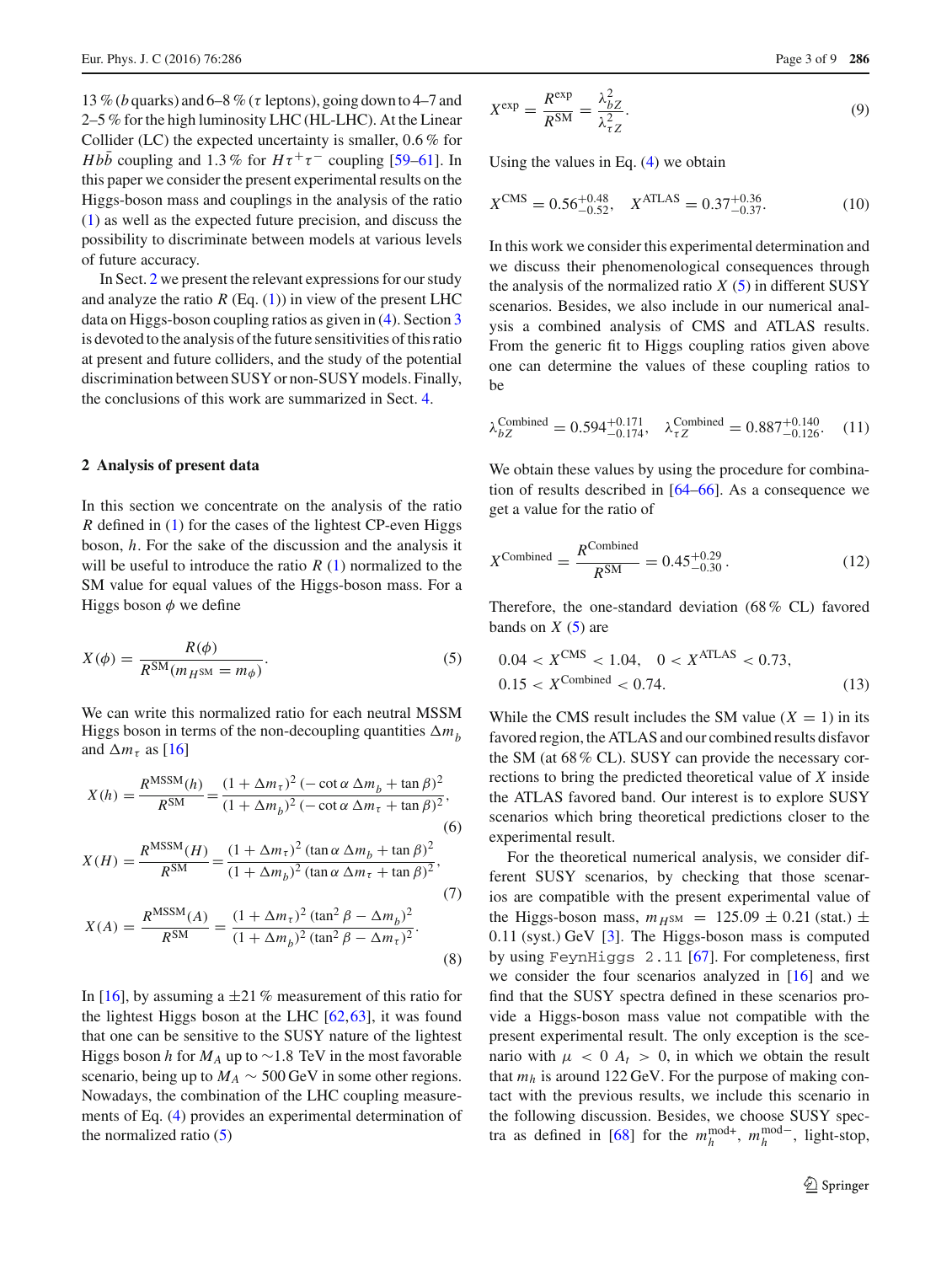and light-stau scenarios in the MSSM, which are compatible with the Higgs boson mass of the observed signal at the LHC, and the benchmark scenario 2392587 of the phenomenological MSSM (pMSSM) [\[69\]](#page-8-10), a general version of the R-parity conserving MSSM with 20 input parameters. The SM parameters are fixed to be  $m_t = 173.21 \text{ GeV}$ ,  $m_b = 4.18 \,\text{GeV}, m_\tau = 1.777 \,\text{GeV}$  [\[70\]](#page-8-11). The CP-even mixing angle is computed including the leading corrections up to two-loop order by means of the program FeynHiggsFast [\[71](#page-8-12)]. The branching ratios of Higgs boson decays into *bb* and  $\tau^+\tau^-$  have also been computed with FeynHiggs 2.11 and we find a perfect agreement with our results for values of tan  $\beta \leq 50$ . The difference between these two computations for larger values of tan  $\beta$  is around 10 %.

In Fig. [1](#page-3-0) we present numerical results for *R*MSSM(*h*) normalized to the SM value, as a function of (a)  $M_A$  and (b) tan  $\beta$ , for various choices of SUSY scenarios with tan  $\beta = 50$ and  $M_A = 500$  GeV, respectively. The horizontal lines show the one-standard deviation experimental upper limit for *X* [\(13\)](#page-2-2) by ATLAS (in red), CMS (in blue), and our combined result (in black). The largest deviation with respect to the SM value emerges in the scenario  $\mu < 0$   $A_t > 0$ . Actually, the present analysis already disfavors this scenario at 68 % CL. In fact, this scenario is excluded by ATLAS, CMS and also the combined analysis (Fig. [1a](#page-3-0)), and only a small region with tan $\beta$  < 10 and  $M_A$  = 500 GeV survives the CMS measurement (Fig. [1b](#page-3-0)). This shows the huge potential of the observable *R* in SUSY searches/exclusions. We note, however, that this scenario ( $\mu < 0$   $A_t > 0$ ) is also disfavored by the constraints from the measurement of  $BR(B_s \to \mu^+ \mu^-)$ at large tan  $\beta$  [\[72](#page-8-13)]. Actually, the sign of the dominant contribution to the corrections to *R* is proportional to  $-\text{sign}(\mu A_t)$ ,



and since the experimental data on  $BR(B_s \to \mu^+ \mu^-)$  disfavors  $\mu A_t$  < 0, it selects negative corrections to *R*. Furthermore, the  $\mu$  < 0 scenarios are also disfavored by the muon  $g - 2$  [\[73](#page-8-14)[–76\]](#page-8-15). For this reason we will not further consider the  $\mu$  < 0  $A_t$  > 0 scenario. The other scenarios provide a prediction for  $R^{MSSM}(h)$  [\(6\)](#page-2-3) smaller than in the SM, and then the CMS measurement alone cannot exclude any of them  $(13)$ . However, note that most scenarios have a prediction close the SM one, and therefore the ATLAS result disfavors them (at 68 % CL). The  $m_h^{\text{mod}-}$  scenario prediction is practically indistinguishable from the SM one, whereas the  $m_h^{\text{mod+}}$  has a largest deviation of a 20 % with respect to the SM value, and both of them are also disfavored by ATLAS. The light-stop and light-stau scenarios provide larger deviations, up to 40 % for small  $M_A$ , and this small region is not disfavored by ATLAS. The pMSSM scenario provides larger deviations, and thus has the largest allowed regions, for  $M_A \leq 500$  GeV and tan $\beta \geq 50$ . These are all 68% CL constraints; more precise data is needed to obtain more significant constraints.

We note in Fig. [1b](#page-3-0) the flat evolution of the normalized ratio *X* with respect to tan  $\beta$  in the  $m_h^{\text{mod}+}$ ,  $m_h^{\text{mod}-}$ , light-stop, and light-stau scenarios. The reason is manifold: first of all, the resummation procedure softens the tan $\beta$  evolution; second, at  $M_A \simeq 500$  GeV the MSSM Higgs sector is already close to the decoupling limit, with tan  $\alpha$  close to  $-1/\tan \beta$  and therefore providing a small effect of the  $\Delta m_f$  corrections to  $X(h)$  [\(8\)](#page-2-3); thirdly, those scenarios use as input parameter in the squark sector the non-diagonal element of the squarkmass matrix  $X_{t[b,\tau]} = A_{t[b,\tau]} - \mu \cot \beta \tan \beta$ , and therefore the sfermion-mass matrix is nearly flat as a function of  $tan \beta$ , and so are also the sfermion masses. For the pMSSM scenario the first two conditions also apply; however, here the input



<span id="page-3-0"></span>**Fig. 1** Normalized ratio  $X^{MSSM}(h)$  [\(6\)](#page-2-3), as a function of: **a**  $M_A$  (tan  $\beta =$ 50) and **b** tan  $\beta$  ( $M_A$  = 500 GeV), for various choices of benchmark scenarios. In both plots, the *horizontal lines* show the one-standard

deviation experimental upper limit regions for *X* [\(13\)](#page-2-2) by ATLAS (*red*), CMS (*blue*), and our combined result (*black*)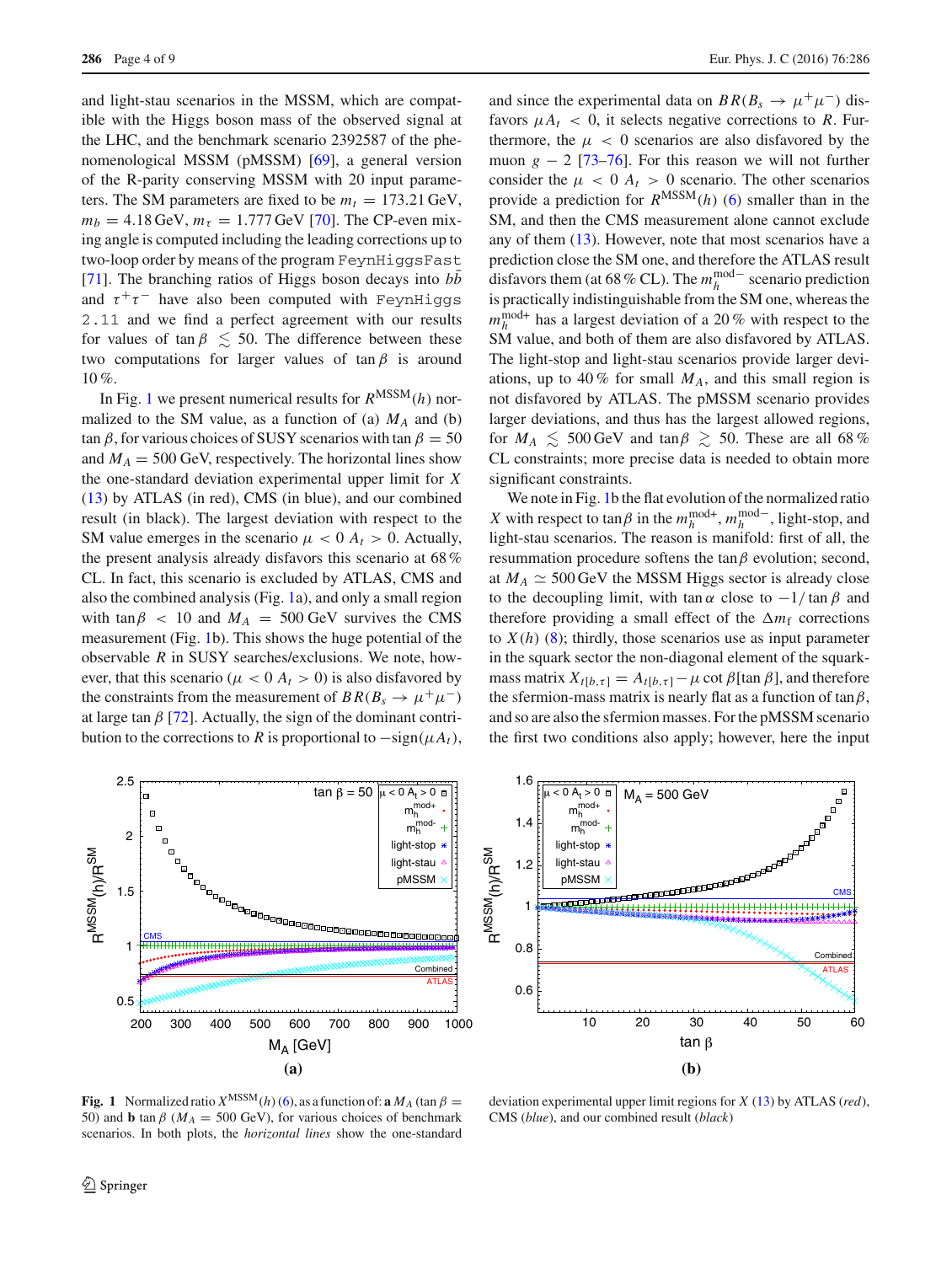parameter in the sfermion sector is the soft-SUSY-breaking trilinear coupling  $A_{t[b,\tau]}$ , therefore the sfermion mass mixing terms changes strongly with  $\tan \beta$ , and so do also the physical sfermion masses.

As expected, the decoupling behavior with *MA* becomes apparent in Fig. [1a](#page-3-0) for all the SUSY scenarios. Notice that in all the above scenarios the gluino mass is around 1500 GeV. We have also examined numerically the decoupling behavior of the ratio *X* with the gluino mass, extrapolating the results up to  $M_g \sim 5000 \,\text{GeV}$ . Our results show that there is no decoupling; the ratio *X* tends to a constant value for all mentioned SUSY scenarios. Therefore, our conclusions are also valid for large values of the gluino mass, in perfect agreement with the present bounds for this mass at the LHC.

We finish this section by discussing the regions of the MSSM parameter space favored by the present experimental values of *X* [\(13\)](#page-2-2). Of course, as already told, all the studied scenarios have  $X \leq 1$ , and therefore all of them are allowed by CMS. Furthermore, the  $m_h^{\text{mod}-}$  scenario has very small deviations with respect to the SM value and it is practically indistinguishable from the SM. Figure [2](#page-5-0) shows the contour plots of *X*(*h*) [\(6\)](#page-2-3) in the MSSM for the  $m_h^{\text{mod}+}$ , lightstop, light-stau and pMSSM scenarios. The red [black] line shows the upper (one-standard deviation) limit by ATLAS [our combination] [\(13\)](#page-2-2), the allowed region is the red area of the curve. We also show the 95 % CL favored regions (shaded blue areas) by the negative searches by ATLAS and CMS for neutral MSSM Higgs bosons decaying into a pair of  $\tau$  leptons [\[77](#page-8-16),[78\]](#page-8-17). We see that in the  $m_h^{\text{mod}+}$  roughly the whole explored  $M_A$ –tan $\beta$  plane is disfavored, whereas in the light-stop and light-stau scenarios a small corner of large tan $\beta$  and low  $M_A$ is favored. The region favored in the pMSSM scenario is much larger, allowing large values of  $M_A$  with large tan $\beta$ . In all the cases, the favored regions fall completely inside the excluded region for the CMS and ATLAS direct searches for Higgs bosons decaying into  $\tau$ -lepton pairs, which means that there is a tension (albeit a very soft one) between the experimental determination of the Higgs boson couplings and the direct search for Higgs boson decaying into  $\tau$ -lepton pairs.

The direct searches for charged Higgs bosons provide also model-dependent constraints in the  $M_A$ –tan  $\beta$  plane [\[26](#page-7-33)[,79](#page-8-18)– [82\]](#page-8-19). Present data [\[83,](#page-8-20)[84\]](#page-8-21) exclude most of the parameter space for  $m_{H^{\pm}}$  < 160 GeV ( $M_A$  < 140 GeV), except for a small wedge around tan  $\beta \sim 6$ , and also exclude a region for tan  $\beta$  > 50 and  $m_{H^{\pm}}$  = 200–400 GeV ( $M_A$  = 180–225 GeV). No results exist for the intermediate region  $m_{H^{\pm}}$  = 160–200 GeV. These results are also in tension with the ones of Fig. [2,](#page-5-0) although not as severe as the neutral Higgs-boson ones, since they only cover the region of smallest  $M_A$ , and, moreover, there is still an unexplored region.

#### <span id="page-4-0"></span>**3 Future prospects**

In this section we study the prospects for finding deviations in the ratio  $R(1)$  $R(1)$  in future colliders. In order to define the different sensitivity regions we show in Table [1](#page-5-1) the expected accuracies with which the fundamental Higgs couplings  $H b\bar{b}$ and  $H\tau^+\tau^-$  and our derived observable *R* [\(1\)](#page-0-3) can be measured at the LHC/HL-LHC, the LC, and in combined analyses of the HL-LHC and the LC [\[59](#page-8-2)[–61\]](#page-8-3). Note that Table [1](#page-5-1) shows the accuracy expected on absolute coupling measurements, whereas for the purpose of the present work relative coupling measurements, like the ones in Eq. [\(4\)](#page-1-2), are sufficient, and these have better accuracies.

We reanalyze, from the point of view of the sensitivity to the SUSY nature of the neutral MSSM Higgs bosons, the results of Fig. [2,](#page-5-0) where the regions in the  $M_A$ –tan $\beta$  plane in which the MSSM prediction for the normalized ratio *X* [\(5\)](#page-2-1) is larger than the expected sensitivities of Table [1](#page-5-1) are depicted. Figure [2](#page-5-0) shows these sensitivity regions on  $X(h)$  [\(6\)](#page-2-3) for the  $m_h^{\text{mod}+}$ , light-stop, light-stau, and pMSSM scenarios, respectively, for 42, 32, 24, 12, 4, and 3 % accuracy measurements. The sensitive regions are the ones above and to the left of the corresponding curve. The sensitivity regions for the  $m_h^{\text{mod}-}$ scenario are not shown here, since as can be inferred from the results of Fig. [1,](#page-3-0) it is not possible to distinguish its predictions from the SM ones. Indeed, in order to measure a deviation with respect the SM value in this scenario, an accuracy of at least ∼ 0.5 % would be required.

The SUSY nature of the discovered Higgs boson of 125 GeV is testable within these four scenarios with the expected accuracies for the current LHC runs or for its high luminosity phase. Unfortunately the corresponding sensitivity regions lie mainly outside the shaded blue areas and thus are excluded by the ATLAS and CMS direct searches. Only in the pMSSM scenario with a 12 % measurement (corresponding to the HL-LHC accuracy) one can have sensitivity to SUSY in a favored area for large values of *MA* (around 800–1000 GeV) and tan  $\beta \gtrsim 50$ . If we turn to the LC and combined HL-LHC+LC accuracies, the possibility of detecting a deviation with respect to the SM value becomes more favored. In that case, within the  $m_h^{\text{mod}+}$  scenario, one could have sensitivity to SUSY in the region with very low values of  $\tan \beta$  and  $M_A$ , up to  $M_A \sim 200$  GeV. On the other hand, within the light-stop and light-stau scenarios the LC sensitivities are kept up to  $M_A \simeq 400$  GeV. From this value of  $M_A$ , the sensitivity regions lie in the area of exclusion and are not allowed. The contour lines for the LC accuracies in the pMSSM scenario are allowed for any value of  $M_A$ , depending on the value of tan  $\beta$ . Then, if this class of scenarios is realized in nature, one would be able to observe deviations with respect the SM predictions at a possible future LC, which would mean a clear hint of SUSY.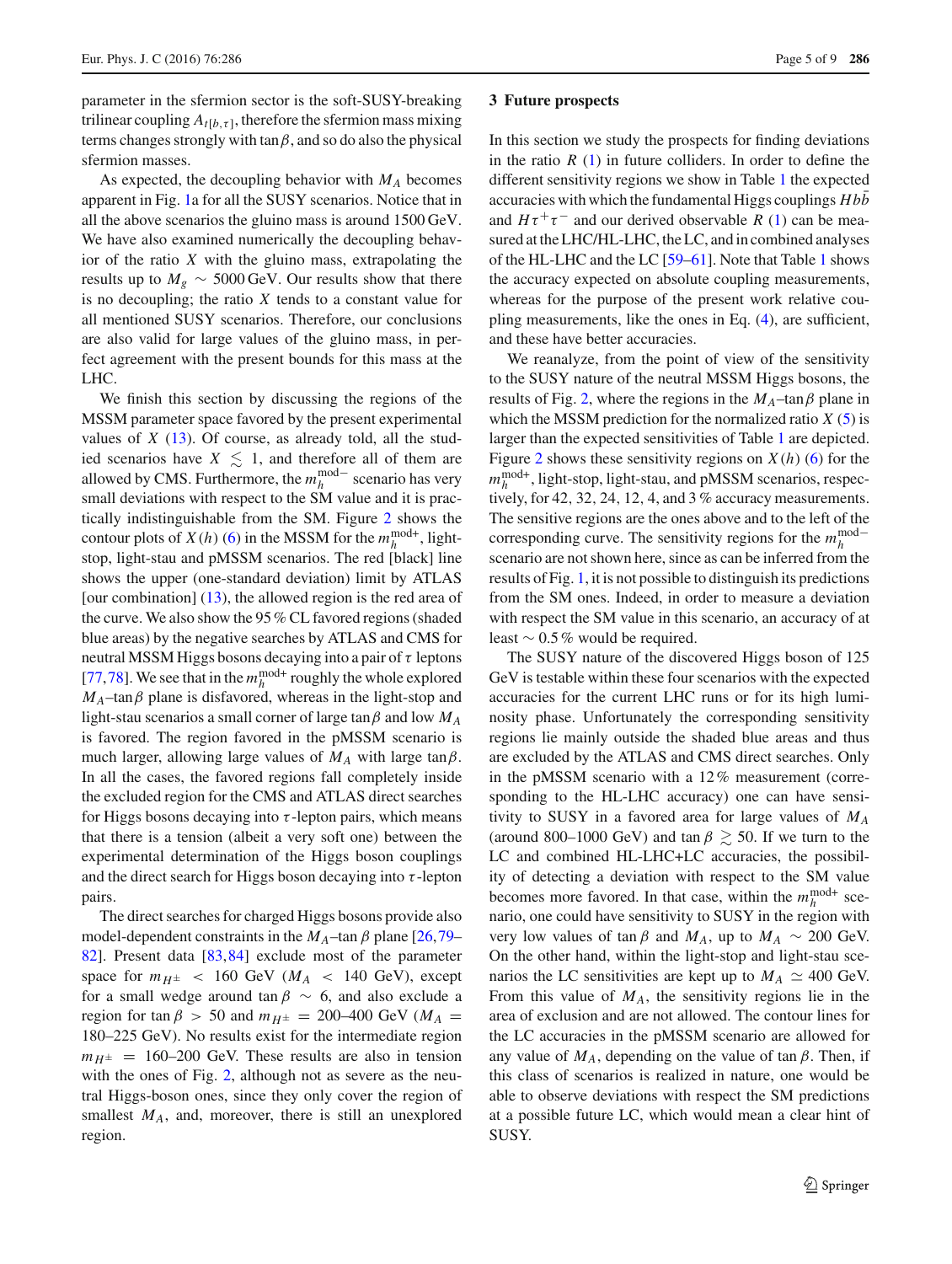

<span id="page-5-0"></span>**Fig. 2** Contour plots in the  $M_A$ –tan $\beta$  plane for the normalized ratio *X* [\(13\)](#page-2-2), in the **a**  $m_h^{\text{mod+}}$ , **b** light-stop, **c** light-stau, and **d** pMSSM scenarios. The *red* (*black*) *curve* shows the upper (one-standard deviation) limit from ATLAS (our combination) [\(13\)](#page-2-2), the favored region is shown in *red*. Sensitivity regions on  $X(h)$  [\(6\)](#page-2-3) with the different expected accura-

cies defined in Table [1](#page-5-1) are also included. The sensitivity regions are the ones to the *left* of the corresponding curve. Shown in *blue* is the 95 % CL allowed regions by the negative searches by ATLAS and CMS for neutral MSSM Higgs bosons decaying to a pair of  $\tau$  leptons [\[77,](#page-8-16)[78](#page-8-17)]

**Table 1** Expected accuracies for the measurements of the Higgs-boson couplings  $Hb\bar{b}$  and  $H\tau^+\tau^-$  [\[59](#page-8-2)[–61\]](#page-8-3) and the ratio *R* [\(1\)](#page-0-3) at the LHC/HL–LHC, LC, and in combined analyses of the HL–LHC and LC

<span id="page-5-1"></span>

| Observable       | LHC $(\%)$ | $HL-LHC(\%)$ | $LC \left( % \right)$ | $HL-LHC + LC$ (%) |
|------------------|------------|--------------|-----------------------|-------------------|
| $Hb\bar{b}$      | $10 - 13$  | $4 - 7$      | 0.6                   | 0.6               |
| $H\tau^+\tau^-$  | $6 - 8$    | $2 - 5$      | 1.3                   | 1.4               |
| $\boldsymbol{R}$ | $32 - 42$  | $12 - 24$    |                       |                   |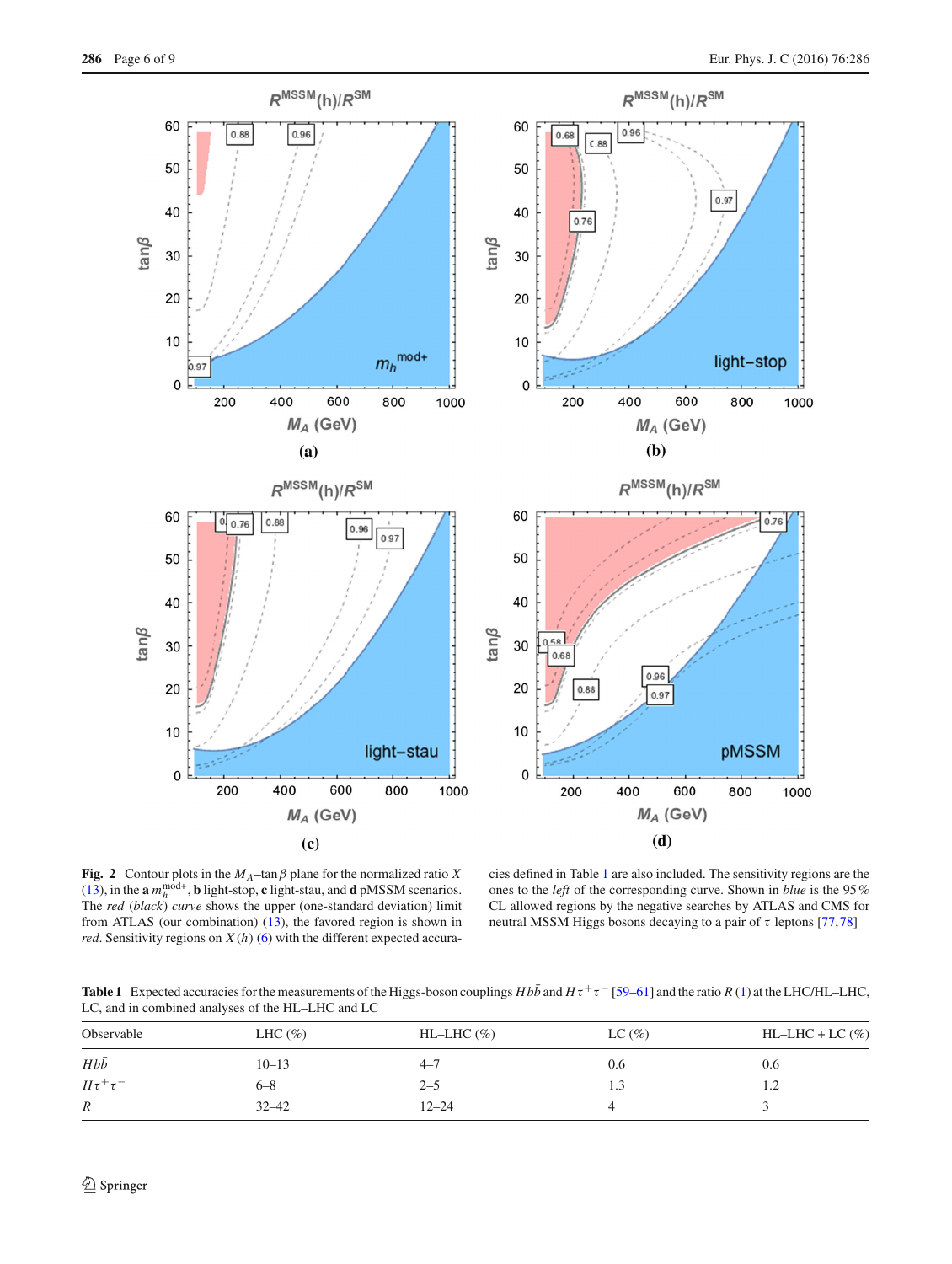

<span id="page-6-1"></span>**Fig. 3** Deviation of  $R^{MSSM}(H/A)$  with respect to the SM value, as a function of tan  $\beta$  for various choices of benchmark scenarios. The *shaded gray region* shows the ±32 % deviation whit respect to the SM, the *shaded green one* the ±12 %, and the *shaded orange one* the ±4 %

We turn now our attention to the heavy neutral Higgs bosons *H* and *A*. In case of these heavy states are found at the LHC, one still has to answer the question whether they belong to a simple 2HDM, or whether they belong to a SUSY extension of the SM. The ratio of branching ratios  $R(1)$  $R(1)$  can be use-ful in this task. Figure [3](#page-6-1) shows the normalized ratio  $X(H/A)$ [\(5\)](#page-2-1) as a function of  $\tan \beta$  for the  $m_h^{\text{mod}+}$ , light-stop, lightstau, and pMSSM scenarios with  $M_A = 500$  GeV. Note that once we are close to the decoupling limit  $(M_A \gg M_Z)$  the couplings of *H*/*A* are indistinguishable, and, furthermore, the ratio  $R(H/A)$  becomes independent of  $M_A$ . We show through different shaded regions the expected accuracies for the future measurement of *R* [\(1\)](#page-0-3),  $\pm 32\%$  (shaded gray area),  $\pm 12\%$  (shaded green area), and  $\pm 4\%$  (shaded orange area). For the sake of readiness, we only show the smallest accuracies reported in Table [1.](#page-5-1) We see that, given a large enough value of tan $\beta$ , all the scenarios (except the  $m_h^{\text{mod}-}$ ) provide a value for  $X(H/A)$  [\(5\)](#page-2-1) larger than the expected experimental accuracies. Within the  $m_h^{\text{mod}+}$  scenario, it would be possible to observe at the LHC 32 % deviations with respect to the SM value for tan  $\beta \geq 55$ . At the HL-LHC, we could be sensitive to SUSY within this scenario for a 12 % deviation from values of tan  $\beta \geq 20$ . The results for the light-stop, lightstau, and pMSSM scenarios are very similar and even more favorable in order to detect any SUSY deviation with respect to the SM value. The LHC could observe 32 % deviations for values of tan  $\beta$  larger than 20 and the HL-LHC would be sensitive to SUSY with 12 % deviations for tan  $\beta \gtrsim 5$ . If an accuracy of  $4\%$  is achieved at a future LC, it would be possible to probe the SUSY nature of *H* and *A* Higgs bosons for tan  $\beta \ge 5$  in any of these four scenarios. Therefore, if a new heavy Higgs scalar or pseudoscalar is discovered, and its couplings to bottom quarks and  $\tau$  leptons are measured with a moderate level of precision, it would be possible to distinguish between SUSY and non-SUSY Higgs sectors at the LHC.

The measurements of the light Higgs boson (Fig. [2\)](#page-5-0) and the heavier ones (Fig. [3\)](#page-6-1) are complementary. For large values of  $M_A$  the contributions to  $R^{\overline{M}SSM}(h)$  (Fig. [2\)](#page-5-0) decouple, whereas the contributions to  $R^{MSSM}(H/A)$  do not decrease. In addition, for intermediate values of *MA* we could find ourselves in the lucky situation in which both  $R^{MSSM}(h)$  and  $R^{\text{MSSM}}(H/A)$  might be measured, and show a deviation with respect to  $R^{SM}$ . For example, in the pMSSM scenario with  $M_A = 500 \,\text{GeV}$ , and  $\tan \beta = 40$ ,  $R^{\text{MSSM}}(h)/R^{\text{SM}} \simeq 0.88$ and  $R^{MSSM}(H/A)/R^{SM} \simeq 0.5$ , both deviations are measurable at the HL-LHC [1.](#page-5-1)

### <span id="page-6-0"></span>**4 Conclusions**

In this work, we have updated the analysis of the observable  $R = BR(H \rightarrow b\bar{b})/BR(H \rightarrow \tau^+\tau^-)$  [\(1\)](#page-0-3) in order to look for a strong evidence for, or against, the SUSY nature of the Higgs boson. We have considered more realistic MSSM scenarios with a lightest Higgs-boson mass *mh* compatible with the current value of the Higgs-boson mass  $m_H$ <sub>SM</sub>  $\simeq$  125 GeV. We have compared the theoretical prediction in the MSSM with the current experimental determination of Higgs-boson couplings to fermions at the LHC [\(4\)](#page-1-2). We find that the SM prediction for *R* agrees well with current CMS data, but using ATLAS data we obtain a (one-standard deviation) upper limit below the SM prediction. By contrast, the SUSY contributions can provide a prediction that agrees with the experiment at the one-standard deviation level. Current accuracy already allows one to disfavor (at least at the one-standard deviation level) portions of the parameter space, showing the potential of the observable *R* to discriminate among different models of new physics. It is also important to mention that the parameter space regions that are favored by the determination of the Higgs-boson couplings to fermions are in tension with the direct searches for MSSM neutral Higgs boson decaying into  $\tau$ -lepton pairs.

We have also looked at the prospects for future measurements of the Higgs-boson couplings. We find that, in wide regions of the parameter space, a moderate accuracy of the couplings would signal the presence of SUSY in the Higgsboson data. This analysis allows the use of relative couplings, which can improve significantly the accuracy in the experimental determination of *R*.

Finally, we have moved our attention to the heavier Higgs bosons of the MSSM, *H* and *A*. If one or both of these heavy neutral Higgs bosons are discovered, one would still need to determine whether they belong to a generic 2HDM or to a SUSY model. A moderate accuracy determination of their couplings to *b* quarks and  $\tau$  leptons, by means of the analysis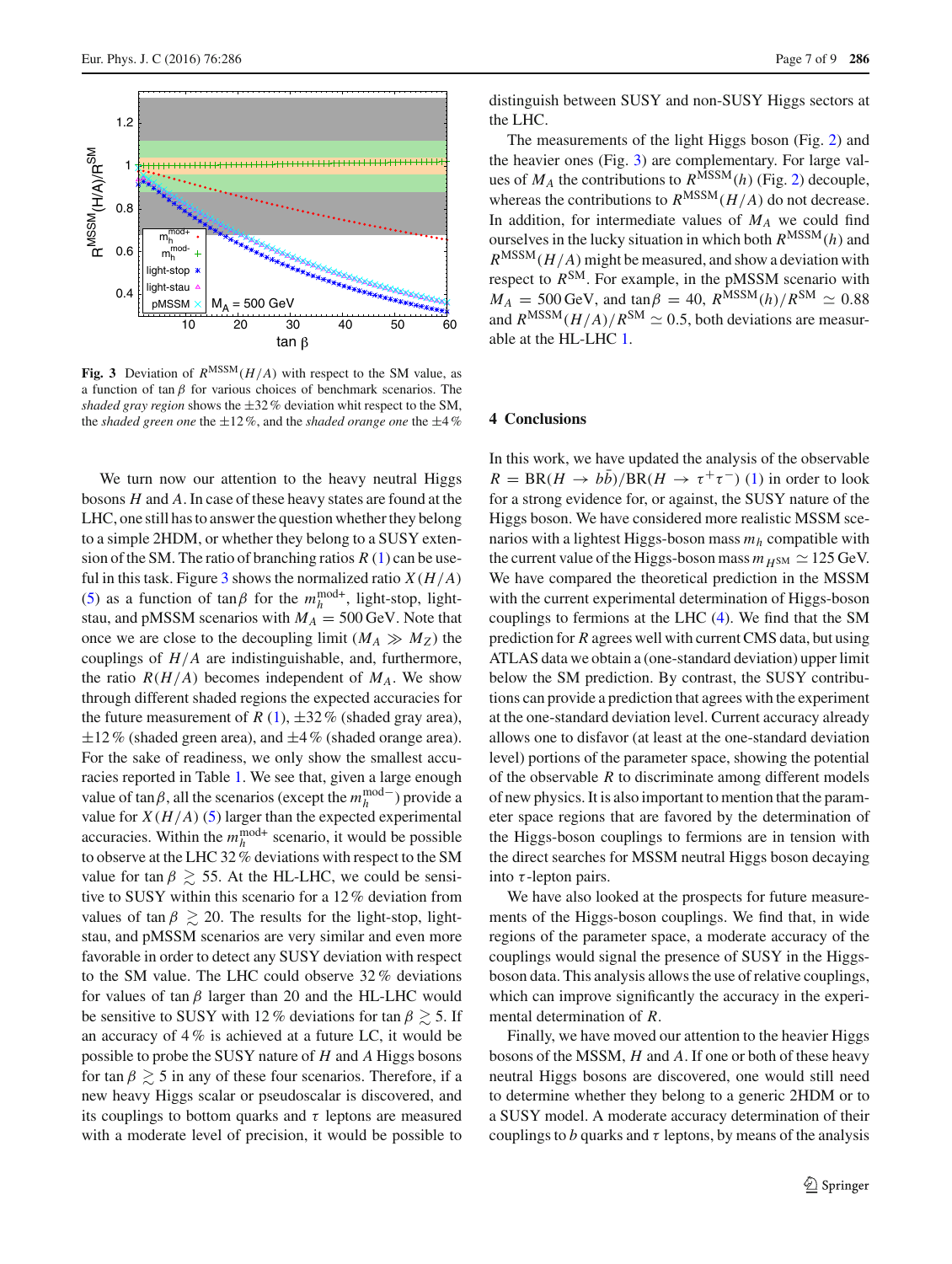of the ratio *R*, would be sufficient to discern the SUSY nature of such particles.

**Acknowledgments** The work of E. A. is funded by a grant from the Spanish Consolider-Ingenio 2010 Program CPAN (CSD2007-00042). E. A. and S. P. are financially supported by the Spanish DGIID-DGA Grant No. 2013-E24/2, the Spanish MINECO Grants No. FPA2012- 35453 and CPAN (CSD2007-00042). J.G. has been supported by MINECO (Spain) (FPA2013-46570-C2-2-P), by DURSI (2014-SGR-1474) and CPAN (CSD2007-00042).

**Open Access** This article is distributed under the terms of the Creative Commons Attribution 4.0 International License [\(http://creativecomm](http://creativecommons.org/licenses/by/4.0/) [ons.org/licenses/by/4.0/\)](http://creativecommons.org/licenses/by/4.0/), which permits unrestricted use, distribution, and reproduction in any medium, provided you give appropriate credit to the original author(s) and the source, provide a link to the Creative Commons license, and indicate if changes were made. Funded by SCOAP3.

## **References**

- <span id="page-7-0"></span>1. G. Aad et al., ATLAS Collaboration, Phys. Lett. B **716**, 1 (2012). [arXiv:1207.7214](http://arxiv.org/abs/1207.7214) [hep-ex]
- <span id="page-7-1"></span>2. S. Chatrchyan et al., CMS Collaboration, Phys. Lett. B **716**, 30 (2012). [arXiv:1207.7235](http://arxiv.org/abs/1207.7235) [hep-ex]
- <span id="page-7-2"></span>3. G. Aad et al., ATLAS and CMS Collaborations, Phys. Rev. Lett. **114**, 191803 (2015). [arXiv:1503.07589](http://arxiv.org/abs/1503.07589) [hep-ex]
- <span id="page-7-3"></span>4. G. Altarelli, G. Isidori, Phys. Lett. B **337**, 141 (1994)
- 5. J.A. Casas, J.R. Espinosa, M. Quiros, Phys. Lett. B**342**, 171 (1995). [arXiv:hep-ph/9409458](http://arxiv.org/abs/hep-ph/9409458)
- 6. J.A. Casas, J.R. Espinosa, M. Quiros, Phys. Lett. B**382**, 374 (1996). [arXiv:hep-ph/9603227](http://arxiv.org/abs/hep-ph/9603227)
- 7. T. Hambye, K. Riesselmann, Phys. Rev. D **55**, 7255 (1997). [arXiv:hep-ph/9610272](http://arxiv.org/abs/hep-ph/9610272)
- 8. J. Ellis et al., Phys. Lett. B **679**, 369 (2009). [arXiv:0906.0954](http://arxiv.org/abs/0906.0954) [hepph]
- 9. G. Degrassi et al., JHEP **1208**, 098 (2012). [arXiv:1205.6497](http://arxiv.org/abs/1205.6497) [hepph]
- <span id="page-7-4"></span>10. D. Buttazzo et al., JHEP **1312**, 089 (2013). [arXiv:1307.3536](http://arxiv.org/abs/1307.3536) [hepph]
- <span id="page-7-5"></span>11. J.F. Gunion, H.E. Haber, G.L. Kane, S. Dawson, *The Higgs Hunters' Guide* (Addison-Wesley, Menlo-Park, 1990)
- <span id="page-7-6"></span>12. J.F. Gunion, H.E. Haber, Phys. Rev. D **67**, 075019 (2003). [arXiv:hep-ph/0207010](http://arxiv.org/abs/hep-ph/0207010)
- <span id="page-7-7"></span>13. H.P. Nilles, Phys. Rept. **110**, 1 (1984)
- 14. H.E. Haber, G.L. Kane, Phys. Rept. **117**, 75 (1985)
- <span id="page-7-8"></span>15. A.B. Lahanas, D.V. Nanopoulos, Phys. Rept. **145**, 1 (1987)
- <span id="page-7-9"></span>16. J. Guasch, W. Hollik, S. Peñaranda, Phys. Lett. B **515**, 367 (2001). [arXiv:hep-ph/0106027](http://arxiv.org/abs/hep-ph/0106027)
- <span id="page-7-16"></span>17. L.J. Hall, R. Rattazzi, U. Sarid, Phys. Rev. D **50**, 7048 (1994). [arXiv:hep-ph/9306309](http://arxiv.org/abs/hep-ph/9306309)
- <span id="page-7-10"></span>18. M. Carena, M. Olechowski, S. Pokorski, C.E.M. Wagner, Nucl. Phys. B **426**, 269 (1994). [arXiv:hep-ph/9402253](http://arxiv.org/abs/hep-ph/9402253)
- <span id="page-7-11"></span>19. M. Carena, D. Garcia, U. Nierste, C.E.M. Wagner, Nucl. Phys. B **577**, 88 (2000). [arXiv:hep-ph/9912516](http://arxiv.org/abs/hep-ph/9912516)
- <span id="page-7-12"></span>20. J. Guasch, P. Hafliger, M. Spira, Phys. Rev. D **68**, 115001 (2003). [arXiv:hep-ph/0305101](http://arxiv.org/abs/hep-ph/0305101)
- <span id="page-7-13"></span>21. D. Noth, M. Spira, JHEP **1106**, 084 (2011). [arXiv:1001.1935](http://arxiv.org/abs/1001.1935) [hepph]
- <span id="page-7-14"></span>22. A. Crivellin, C. Greub, Phys. Rev. D **87**, 015013 (2013) [Phys. Rev. D 87 (2013) 079901]. [arXiv:1210.7453](http://arxiv.org/abs/1210.7453) [hep-ph]
- <span id="page-7-23"></span>23. A. Dabelstein, Nucl. Phys. B **456**, 25 (1995). [arXiv:hep-ph/9503443](http://arxiv.org/abs/hep-ph/9503443)
- <span id="page-7-17"></span>24. J.A. Coarasa Perez, R.A. Jimenez, J. Sola, Phys. Lett. B **389**, 312 (1996). [arXiv:hep-ph/9511402](http://arxiv.org/abs/hep-ph/9511402)
- 25. D.M. Pierce, J.A. Bagger, K.T. Matchev, R.J. Zhang, Nucl. Phys. B **491**, 3 (1997). [arXiv:hep-ph/9606211](http://arxiv.org/abs/hep-ph/9606211)
- <span id="page-7-33"></span>26. J.A. Coarasa Perez et al, Eur. Phys. J. C **2**, 373 (1998). [arXiv:hep-ph/9607485](http://arxiv.org/abs/hep-ph/9607485)
- <span id="page-7-25"></span>27. M. Carena, S. Mrenna, C.E.M. Wagner, Phys. Rev. D **60**, 075010 (1999). [arXiv:hep-ph/9808312](http://arxiv.org/abs/hep-ph/9808312)
- <span id="page-7-26"></span>28. M. Carena, S. Mrenna, C.E.M. Wagner, Phys. Rev. D **62**, 055008 (2000). [arXiv:hep-ph/9907422](http://arxiv.org/abs/hep-ph/9907422)
- <span id="page-7-28"></span>29. K.S. Babu, C.F. Kolda, Phys. Lett. B **451**, 77 (1999). [arXiv:hep-ph/9811308](http://arxiv.org/abs/hep-ph/9811308)
- <span id="page-7-18"></span>30. H.E. Haber et al., Phys. Rev. D **63**, 055004 (2001). [arXiv:hep-ph/0007006](http://arxiv.org/abs/hep-ph/0007006)
- <span id="page-7-24"></span>31. S. Heinemeyer, W. Hollik, G. Weiglein, Eur. Phys. J. C **16**, 139 (2000). [arXiv:hep-ph/0003022](http://arxiv.org/abs/hep-ph/0003022)
- <span id="page-7-27"></span>32. S. Heinemeyer, G. Weiglein, A.I.P. Conf, Proc. **578**, 275 (2001). [arXiv:hep-ph/0102117](http://arxiv.org/abs/hep-ph/0102117)
- <span id="page-7-19"></span>33. M.J. Herrero, S. Peñaranda, D. Temes, Phys. Rev. D **64**, 115003 (2001). [arXiv:hep-ph/0105097](http://arxiv.org/abs/hep-ph/0105097)
- 34. A. Dobado, M.J. Herrero, D. Temes, Phys. Rev. D **65**, 075023 (2002). [arXiv:hep-ph/0107147](http://arxiv.org/abs/hep-ph/0107147)
- <span id="page-7-20"></span>35. A.M. Curiel et al., Phys. Rev. D **65**, 075006 (2002). [arXiv:hep-ph/0106267](http://arxiv.org/abs/hep-ph/0106267)
- 36. M. Carena et al., Nucl. Phys. B **580**, 29 (2000). [arXiv:hep-ph/0001002](http://arxiv.org/abs/hep-ph/0001002)
- 37. J.R. Espinosa, R.J. Zhang, Nucl. Phys. B **586**, 3 (2000). [arXiv:hep-ph/0003246](http://arxiv.org/abs/hep-ph/0003246)
- 38. T. Kitahara, T. Yoshinaga, JHEP **1305**, 035 (2013). [arXiv:1303.0461](http://arxiv.org/abs/1303.0461) [hep-ph]
- 39. M. Carena et al., JHEP **1308**, 087 (2013). [arXiv:1303.4414](http://arxiv.org/abs/1303.4414) [hepph]
- 40. M. Carena et al., JHEP **1404**, 015 (2014). [arXiv:1310.2248](http://arxiv.org/abs/1310.2248) [hepph]
- 41. A. Delgado, M. Garcia, M. Quiros, Phys. Rev. D **90**(1), 015016 (2014). [arXiv:1312.3235](http://arxiv.org/abs/1312.3235) [hep-ph]
- 42. P. Draper, G. Lee, C.E.M. Wagner, Phys. Rev. D **89**(5), 055023 (2014). [arXiv:1312.5743](http://arxiv.org/abs/1312.5743) [hep-ph]
- 43. S. Kanemura, M. Kikuchi, K. Yagyu, Phys. Lett. B **731**, 27 (2014). [arXiv:1401.0515](http://arxiv.org/abs/1401.0515) [hep-ph]
- 44. S. Kanemura, M. Kikuchi, K. Yagyu, Nucl. Phys. B **896**, 80 (2015). [arXiv:1502.07716](http://arxiv.org/abs/1502.07716) [hep-ph]
- 45. S. Kanemura, H. Yokoya, Y.J. Zheng, Nucl. Phys. B **886**, 524 (2014). [arXiv:1404.5835](http://arxiv.org/abs/1404.5835) [hep-ph]
- 46. A. Anandakrishnan, B.C. Bryant, S. Raby, JHEP **1505**, 088 (2015). [arXiv:1411.7035](http://arxiv.org/abs/1411.7035) [hep-ph]
- <span id="page-7-15"></span>47. K.J. Bae, H. Baer, N. Nagata, H. Serce, Phys. Rev. D **92**(3), 035006 (2015). [arXiv:1505.03541](http://arxiv.org/abs/1505.03541) [hep-ph]
- <span id="page-7-21"></span>48. A. Dobado, M.J. Herrero, S. Peñaranda, Eur. Phys. J. C **7**, 313 (1999). [arXiv:hep-ph/9710313](http://arxiv.org/abs/hep-ph/9710313)
- 49. A. Dobado, M.J. Herrero, S. Peñaranda, Eur. Phys. J. C **12**, 673 (2000). [arXiv:hep-ph/9903211](http://arxiv.org/abs/hep-ph/9903211)
- <span id="page-7-22"></span>50. A. Dobado, M.J. Herrero, S. Peñaranda, Eur. Phys. J. C **17**, 487 (2000). [arXiv:hep-ph/0002134](http://arxiv.org/abs/hep-ph/0002134)
- <span id="page-7-29"></span>51. M. Cahill-Rowley, J. Hewett, A. Ismail, T. Rizzo, Phys. Rev. D **90**(9), 095017 (2014). [arXiv:1407.7021](http://arxiv.org/abs/1407.7021) [hep-ph]
- 52. M. Carena et al., Phys. Rev. D **91**(3), 035003 (2015). [arXiv:1410.4969](http://arxiv.org/abs/1410.4969) [hep-ph]
- <span id="page-7-30"></span>53. B. Bhattacherjee, A. Chakraborty, A. Choudhury, Phys. Rev. D **92**(9), 093007 (2015). [arXiv:1504.04308](http://arxiv.org/abs/1504.04308) [hep-ph]
- <span id="page-7-31"></span>54. A. Djouadi, J. Quevillon, JHEP **1310**, 028 (2013). [arXiv:1304.1787](http://arxiv.org/abs/1304.1787) [hep-ph]
- 55. A. Djouadi et al., Eur. Phys. J. C **73**, 2650 (2013). [arXiv:1307.5205](http://arxiv.org/abs/1307.5205) [hep-ph]
- <span id="page-7-32"></span>56. A. Djouadi et al., JHEP **1506**, 168 (2015). [arXiv:1502.05653](http://arxiv.org/abs/1502.05653) [hepph]